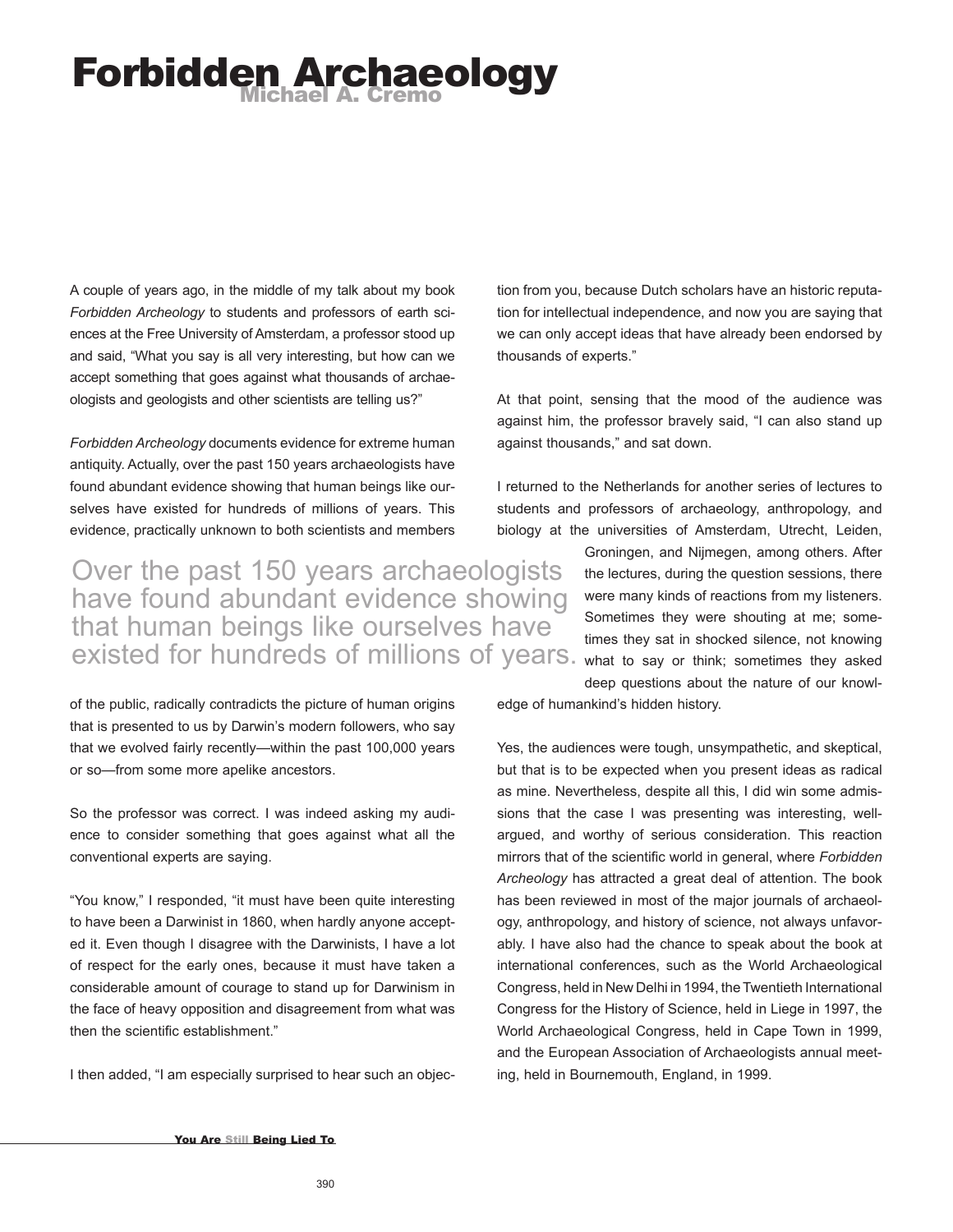Not all of my audiences in the Netherlands were unsympathetic. I spoke about *Forbidden Archeology* at a lecture in Amsterdam organized by Herman Hegge of the Frontier Sciences Foundation, which publishes the bimonthly Dutchlanguage journal *Frontier 2000*. I also had the chance to talk to Theo Paijmans and his listeners on Talk Radio 1395 AM (Theo's show, *Dossier X*, focuses on scientific anomalies). But although I do like to speak to people who are already inclined to agree with me, I especially enjoy attempting to change the minds of people who are not so inclined.

My research into humanity's hidden history was inspired by my study of the ancient Sanskrit writings of India, collectively known as the Vedas. Among these Vedic writings are the Puranas, or histories, which tell of human civilizations existing on this planet for tens of millions, even

hundreds of millions of years. My interest in India's Vedic writings is more than intellectual. For 25 years, I have been practicing the *bhakti* (devotional) school of Indian spirituality as a mem-

ber of the International Society for Krishna Consciousness. Sometimes people are surprised to learn that the gray-haired person of over 50 years of age, lecturing before them in suit and tie, is a member of what is popularly known as the Hare Krishna movement. But indeed I am, and during my stay in Amsterdam, I took the chance to join the young local members in one of their Thursday evening chanting processions through the shopping streets of the city center. This clash of images—science and street religion—is nothing new. For ages, the *bhakti* tradition in India has always been a mixture of two seemingly contradictory elements—the emotional expression of *bhakti* through public chanting and profoundly deep scholarship.

One thing that such scholarship reveals is that time proceeds in cycles rather than in linear fashion. According to the Puranas, the basic unit of these time cycles is the day of Brahma, which lasts 4.3 billion years. The day of Brahma is followed by the night of Brahma. During the day of Brahma life is manifest, and during the night of Brahma life is not manifest. If we consult the ancient Sanskrit calendar of cosmic time, we learn that we are about two billion years into the current day of Brahma.

Now let's imagine that we have a "Vedic archaeologist." Based on the information given above, he or she would expect to see

signs that living things have been present on earth for about two billion years. Interestingly enough, modern science says that the oldest signs of life on earth do indeed go back two or even three billion years. These signs of life include fossils of algae and other single-celled creatures. But our Vedic archaeologist would not be surprised to also find signs of more advanced life forms, including the human form. A conventional archaeologist, however, would not expect to find any such thing. According to conventional views, human beings like ourselves have appeared fairly recently on earth, within the last 100,000 years or so.

Taking all this into consideration, our Vedic archaeologist would make two predictions: First, scientists digging into the earth should find signs of a human presence going back hun-

In other words, if the facts do not agree with the favored theory, then such facts, even an imposing array of them, must be discarded.

> dreds of millions of years. Second, this evidence will largely be ignored because it radically contradicts the ideas of human origins currently held by the scientific community.

> This leads us the concept of what I call the knowledge filter. The knowledge filter represents the dominant ideas of the scientific community regarding human origins and antiquity. Evidence that conforms to these ideas passes easily through the filter. Evidence that varies slightly from these ideas may pass through the filter with some difficulty. But evidence that radically contradicts these dominant ideas will not pass through the filter. Such evidence is forgotten, set aside, or, in some cases, actively suppressed.

> The existence of the knowledge filter is something that scientists themselves will admit. When archaeologist Wil Roebroeks of the University of Leiden visited me in Amsterdam, we had a long talk about it, and he shared with me some of his own personal experiences with knowledge filtration in treatment of evidence for the earliest occupation of Europe, particularly northern Europe. Of course, it goes without saying that I think the filter operates differently and to a greater extent than he would accept. For example, Roebroeks thinks the filter operates to unfairly include evidence for a very early occupation, whereas I believe it operates to unfairly exclude it.

> > **Forbidden Archaeology** Michael A. Cremo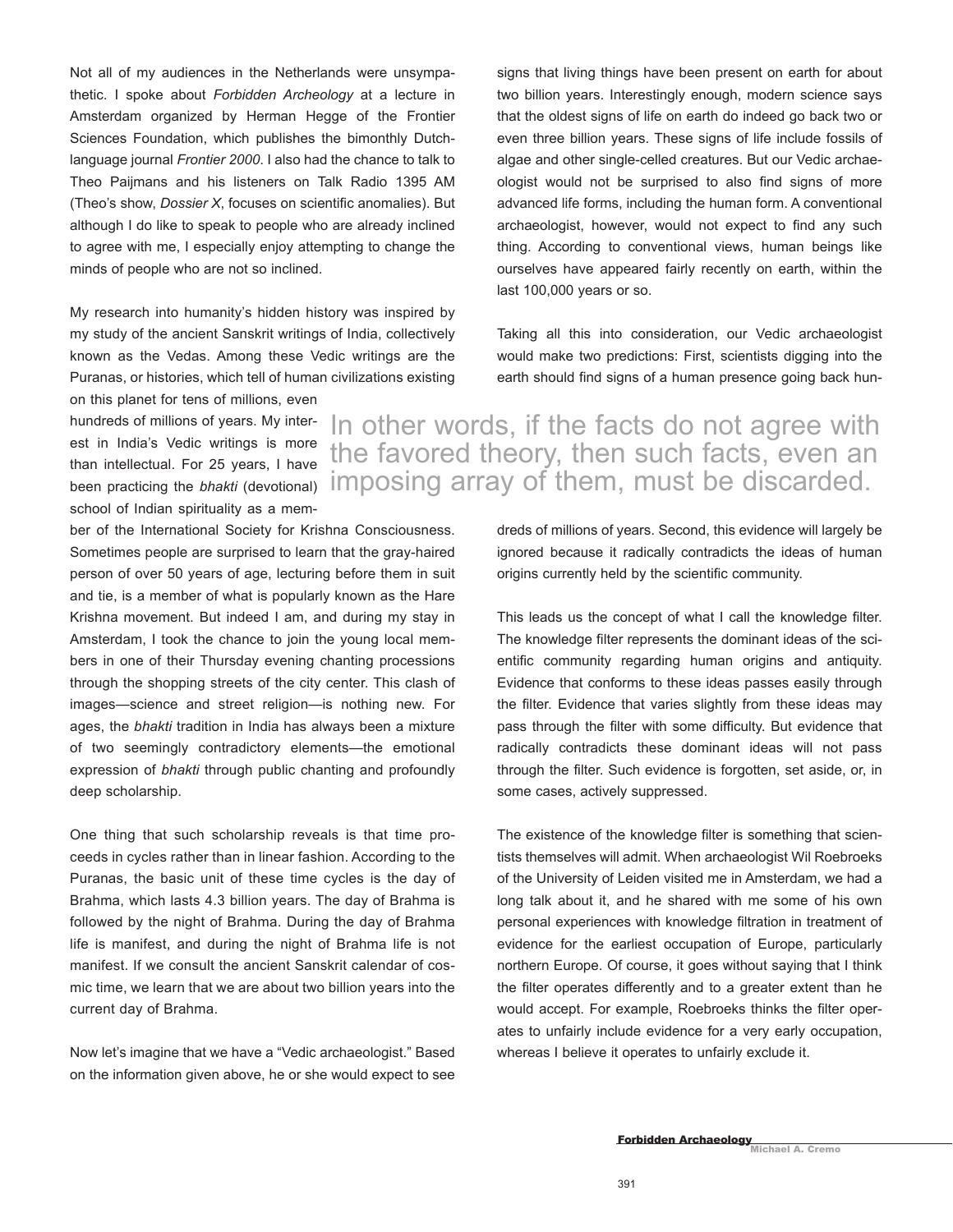- In *Forbidden Archeology,* I document two things:
- 1. Hundreds of cases of scientifically-reported evidence for extreme human antiquity, consistent with the account of human origins given in the ancient Sanskrit writings of India.
- 2. The process by which this evidence has been filtered out of normal scientific discourse.

Let's now look at some particular cases.

In the last century, gold was discovered in the Sierra Nevada mountains of California, and miners came from all over the world to extract it. At first they simply took the gold from streams, but afterwards they began to dig mines into the sides of mountains. Inside the tunnels where they were digging into solid rock, the miners found human skeletons, spear points, and numerous stone tools. These finds occurred at many different locations. One of them was Table Mountain in Tuolumne County, California.

According to modern geological reports, the rock in which the miners found the bones and artifacts at Table Mountain is about 50 million years old. Our Vedic archaeologist would not be surprised at this. But our conventional archaeologist would be very surprised, because his textbooks say that no humans (or even apemen) existed at that time.

The California discoveries were very carefully documented and reported to the scientific world by Dr. J. D. Whitney, a geologist for the state of California. His work (*The Auriferous*  array of testimony with which he was confronted." In other words, if the facts do not agree with the favored theory, then such facts, even an imposing array of them, must be discarded. This is a good example of the operation of the knowledge filter.

And the knowledge filtration process continues to influence the California gold mine discoveries even today. I appeared on a television show called *The Mysterious Origins of Man,* produced by BC Video and broadcast by NBC, the largest television network in the United States. This show was based in part on my book *Forbidden Archeology.* The show also featured the work of other researchers who challenge the current ideas of human prehistory.

Among them was Graham Hancock, author of *Fingerprints of the Gods.* Graham and his wife Santha stopped to visit me in Los Angeles, on their way to Japan, where they were going to investigate some underwater pyramids, *apparently* of human construction. In the course of our conversation, we agreed that a lot of the really exciting scientific research is going on outside the normal channels.

In any case, when the producers were filming *The Mysterious Origins of Man*, I asked them to go to the museum of natural history at the University of California at Berkeley, where the California gold mine artifacts are stored.

The producers asked the museum officials for permission to film the artifacts. The museum officials, assuming that the producers were working on a tight deadline, said they could not

> bring out the objects on short notice. The producers then explained that they had six months time

## At that point the museum officials simply said they were not going to bring out the artifacts for filming.

*Gravels of the Sierra Nevadas*) was published by Harvard University in 1880. So why do we not hear anything about

Whitney's work was dismissed by Dr. William H. Holmes, a very influential anthropologist who worked at the Smithsonian Institution in Washington, D.C. He said in the Smithsonian Institution's annual report for 1898–99: "Perhaps if Professor Whitney had fully appreciated the story of human evolution as it is understood today, he would have hesitated to announce the conclusions formulated [that humans existed in very ancient times in North America], notwithstanding the imposing

these discoveries today?

to finish their work. The museum officials then said they had another problem—a shortage of staff and money. They would have to pay their workers "overtime" to bring out the objects and could not afford to do it. The producers replied that they would pay the museum workers any amount of money required. But at that point the museum officials simply said they were not going to bring out the artifacts for filming. Finally, the producers just used some nineteenth-century photographs of the objects in the show.

When the show finally aired in February 1996, it inspired extreme reactions from the orthodox scientific community in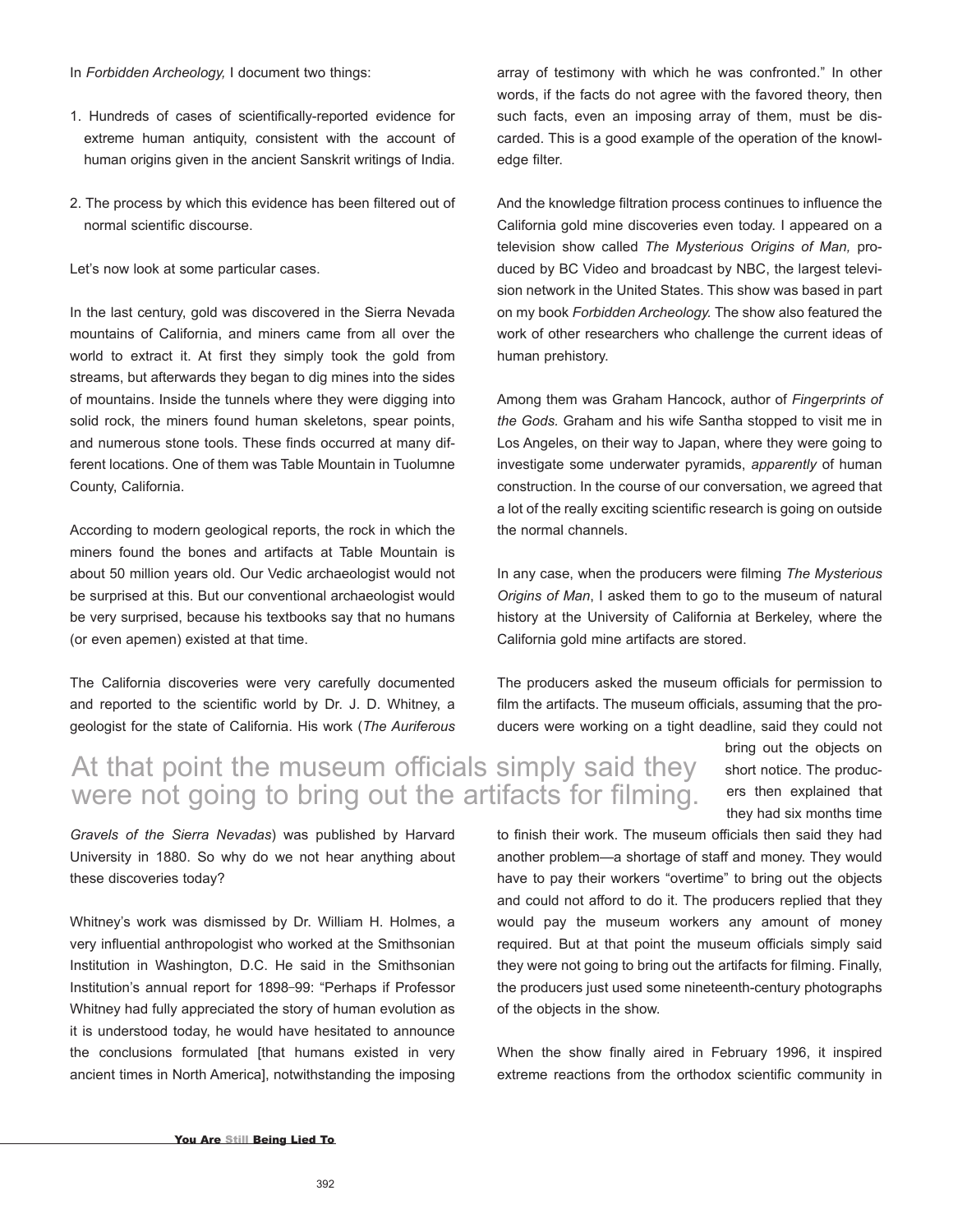the United States. This was the first time that a major American television network had ever broadcast a show that seriously questioned the Darwinian account of human origins.

Why was the scientific community so angry? One reason is they did not like anti-Darwinian ideas reaching American schoolchildren through the popular medium of television. The president of the National Center for Science Education, as

reported in the journal *Science,* complained that after *The Mysterious Origins of Man* was broadcast, the phones in his organization's headquarters were

ringing constantly. Science teachers from all over the country were calling, saying that their students who saw the show were asking them difficult questions. Meanwhile, on the Internet, scientists wondered what effect such television programs might eventually have on government funding for certain kinds of scientific research.

Most of the opposition to the program came from what I call the fundamentalist Darwinian group within the scientific community. This group adheres to Darwinism more out of ideological commitment than scientific objectivity. If this group was disturbed when NBC showed *The Mysterious Origins of Man* in February 1996, they became even more disturbed when they learned that NBC was going to show it again, despite their protests. After the show aired the second time, Dr. Allison R. Palmer, president of the Institute for Cambrian Studies, sent an email message (dated June 17, 1996) to the Federal Communications Commission (FCC) of the United States government, asking the FCC to punish NBC for showing the program to the American people. This letter was circulated on scientific discussion groups by Dr. Jere Lipps, a paleontologist at the University of California at Berkeley, in order to generate more pressure from scientists on the FCC. Palmer and his supporters wanted the FCC to censure NBC for showing the program, compel NBC to repeatedly broadcast a public apology, and compel NBC to pay a substantial fine. Fortunately, this effort did not succeed.

What all this shows is that science does not always operate according to its high ideals. The way science works, we are normally told, is on the basis of free and open discussion of evidence and ideas. But in the case of *The Mysterious Origins of Man,* we see elements of the scientific community restricting access to evidence and preventing open discussion of it. Yes, there is in fact a knowledge filter. I have fully documented the reactions to *The Mysterious Origins of Man,* along with other reactions to *Forbidden Archeology,* in a book titled *Forbidden Archeology's Impact.*

Now let's consider a case from the more recent history of archaeology. In 1979, Mary Leakey found dozens of footprints at a place called Laetoli, in the East African country of Tanzania. She said that the footprints were indistinguishable

## Scientists who find things that should not be found sometimes suffer for it professionally.

from those of modern human beings. But they were found in layers of solidified volcanic ash that are 3.7 million years old. According to standard views, humans capable of making such prints should not have existed that long ago. So how do scientists explain the Laetoli footprints?

They say that there must have existed in East Africa 3.7 million years ago some kind of apeman who had feet just like ours. And that is how the footprints were made. That is a very interesting proposal, but unfortunately there is no physical evidence to support it. Scientists already have the skeletons of the apemen who existed 3.7 million years ago in East Africa. They are called *Australopithecus*, and their foot structure was quite different from that of a modern human being.

This question came up when I was speaking at the World Archaeological Congress in Cape Town, South Africa. Also speaking there was this scientist, Ron Clarke. In 1998, Clarke discovered a fairly complete skeleton of *Australopithecus* at a place called Sterkfontein, in South Africa. This discovery was widely publicized all over the world as the oldest human ancestor. It was 3.7 million years old, the same age as the Laetoli footprints. But there was a problem.

Clarke reconstructed the foot of his Sterkfontein *Australopithecus* in an apelike fashion, as he should have, because the foot bones were quite apelike. For example, the big toe is very long and moves out to the side, much like a human thumb. And the other toes are also quite long, about one and a half times longer than human toes. Altogether the foot was not very humanlike. So after Clarke gave his talk, I raised my hand and asked a question: "Why is it that the foot structure of your Sterkfontein *Australopithecus* does not match the footprints found by Mary Leakey at Laetoli, which are the same age, 3.7 million years old, but which are just like those of modern

**Forbidden Archaeology** Michael A. Cremo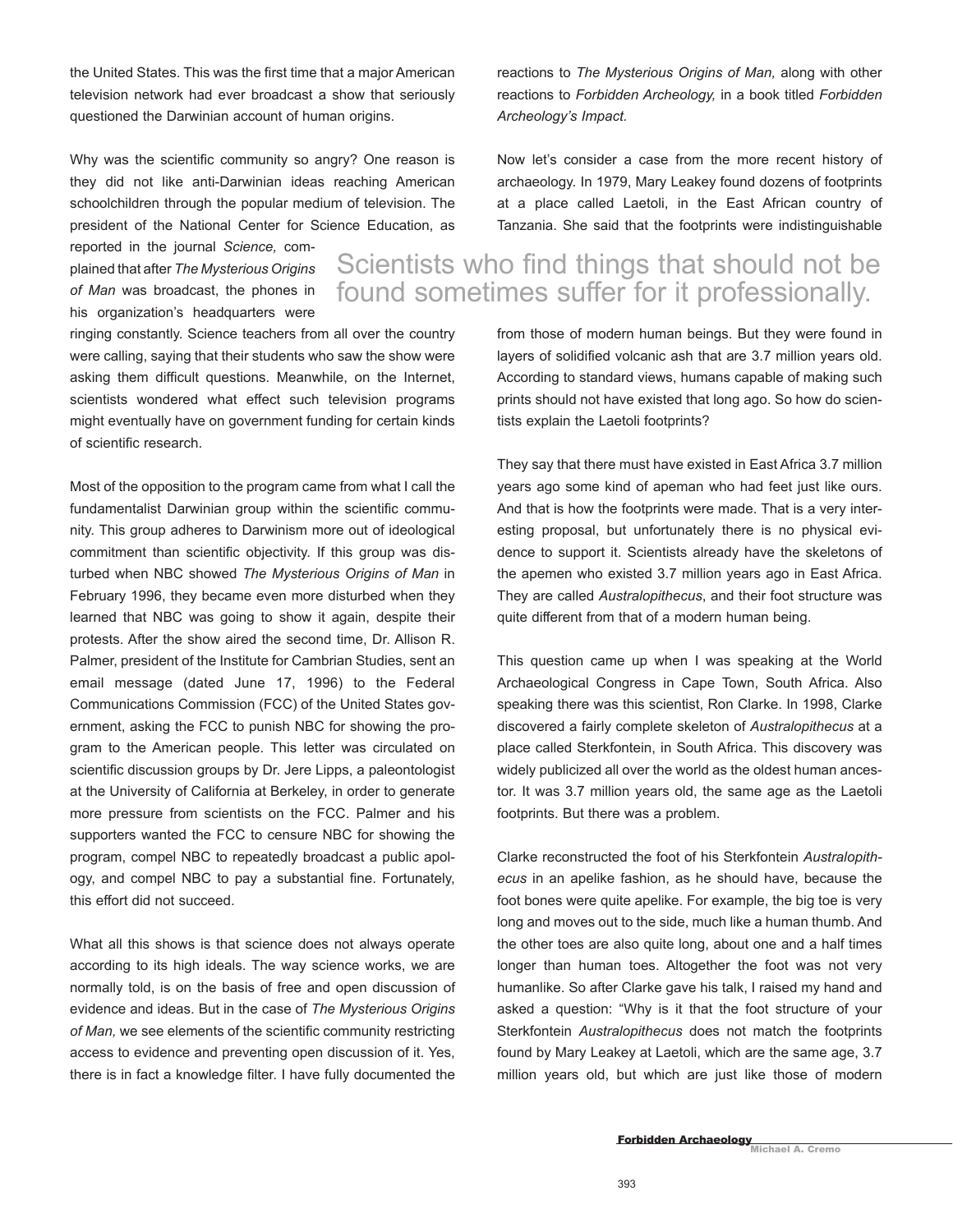humans?" You see what the problem was for him. He was claiming to have the oldest human ancestor, but there is evidence from elsewhere in Africa that human beings like us were walking around at the exact same time. So how did he answer my question? He said that it was his *Australopithecus* who made the Laetoli footprints, but he was walking with his big toes pressed close in to the side of the foot, and with his other toes curled under. I did not find that to be a very satisfactory explanation.

Scientists who find things that should not be found sometimes suffer for it professionally. One such scientist is Dr. Virginia Steen-McIntyre, an American geologist whom I know personally.

In the early 1970s, some American archaeologists discovered stone tools and weapons at a place called Hueyatlaco, in Mexico. They included arrowheads and spear points. According to archaeologists, such weapons are made and used only by humans like us, not by apemen.

At Hueyatlaco, the artifacts were found in the bottom layers of the trenches. Of course, the archaeologists wanted to know how

versity, and all of her opportunities for advancement in the United States Geological Survey were blocked. She became so disgusted that she went to live in a small town in the Rocky Mountains of Colorado and remained silent for ten years, until I found out about her case and wrote about it in *Forbidden Archeology,* giving her work some of the attention it deserves. Partly because of this, the Hueyatlaco site is now being studied by more open-minded archaeologists, and hopefully before too long her original conclusions about the age of the site will be reconfirmed.

An anatomically modern human skull was found by the Italian geologist Giuseppe Ragazzoni at Castenedolo, near Brescia, northern Italy, in the late nineteenth century. Ragazzoni found not only this skull, but the skeletal remains of four persons, in layers of rock which, according to modern geological reports, are about five million years old.

Sometimes when Darwinist scientists hear of modern-looking skeletons being found in very ancient layers of rock, they say: "There is nothing mysterious here. Only a few thousand years

old the objects were. So when archaeologists want to know how old something is, they call in some geologists because the geologists will

## I learned that the layers of the earth in which the skeleton was found are about 300 million years old.

ago, someone died on the surface, and his friends dug a grave and placed the body down fairly deep. And that is why you think

be able to tell them, "The layer of rock in which you found these objects is so-and-so thousand years old." Among the geologists who came to date the site was Virginia Steen-McIntyre. Using four of the latest geological dating methods, she and her colleagues from the United States Geological Survey determined that the artifact-bearing layer was 300,000 years old. When this information was presented to the chief archaeologist, the chief archaeologist said it was impossible. According to standard views, there were no human beings in existence 300,000 years ago anywhere in the world, not to speak of North America. The current doctrine is that humans did not enter the Americas any earlier than 30,000 years ago. So what happened? The archaeologists refused to publish the date of 300,000 years. Instead they published an age of 20,000 years for the site. And where did they get that date? It came from a carbon-14 date on a piece of shell found five kilometers from the place where the artifacts were found.

Steen-McIntyre tried to spread the word about the true age of the site. Because of this, she began to get a bad reputation in her profession. She lost a teaching position she held at a uniyou have found a human skeleton in some very ancient layer of rock."

Such things, technically called intrusive burial, can certainly happen. But in this case, Ragazzoni—himself a professional geologist—was well aware of the possibility of intrusive burial. If it had been a burial, the overlying layers would have been disturbed. But he checked very carefully during the excavation, and found that the overlying layers were perfectly intact and undisturbed. This means that the skeletons really are as old as the layers of rock in which they were found, in this case five million years old.

Early in the twentieth century, the Belgian geologist A. Rutot made some interesting discoveries in his country. He found hundreds of stone tools and weapons in layers of rock 30 million years old. I mentioned in connection with the California gold mine discoveries that sometimes we are not allowed to see the ancient objects in the museum collections. In this case I was able to see the artifacts. Once when I was in Brussels for some newspaper interviews, a friend of mine was driving me

You Are Still Being Lied To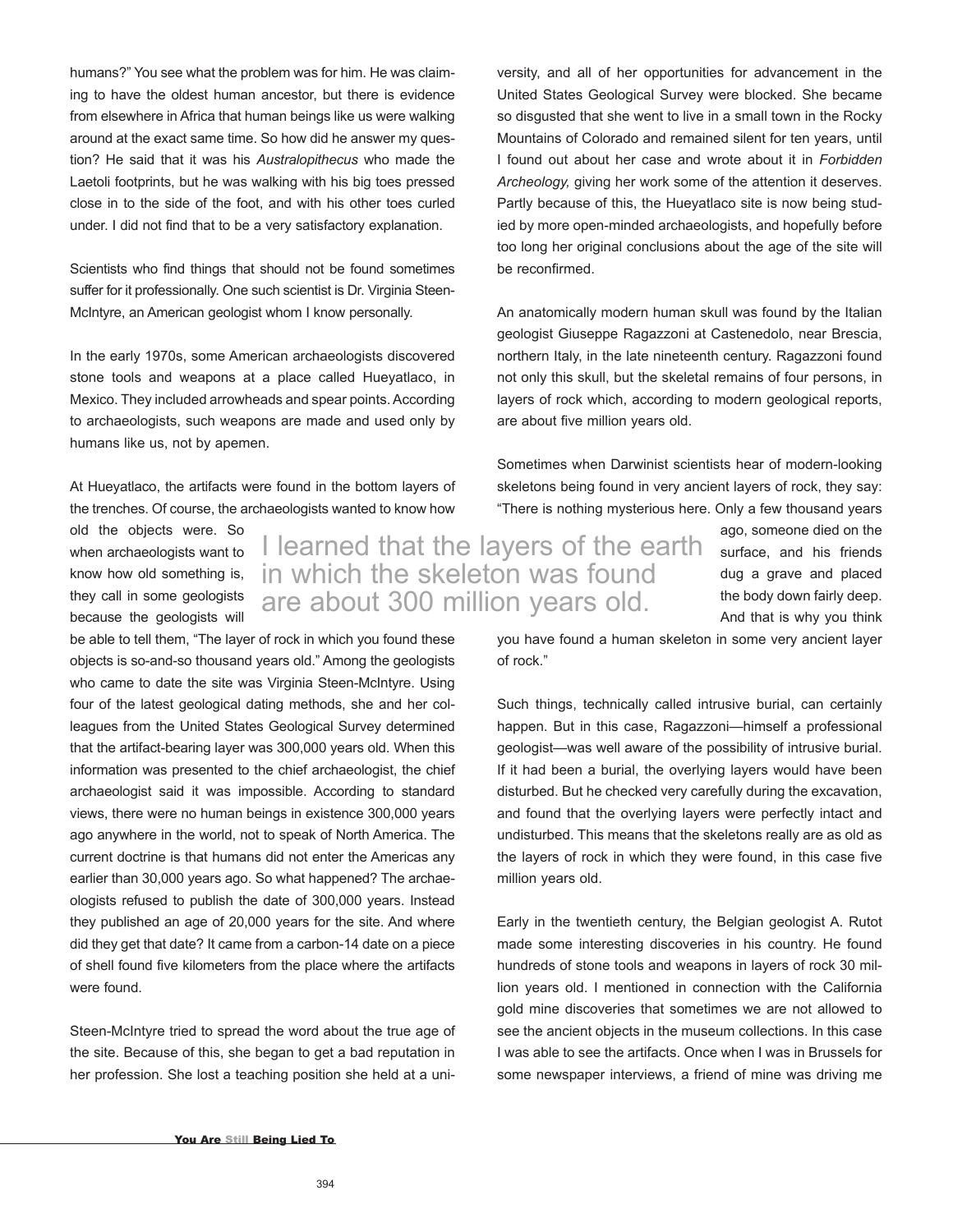around, and I suggested that we go to the Royal Museum of Natural Sciences, because that is where I thought Rutot's collection should be. The first museum officials we spoke to had denied having any knowledge of the collection, but finally we found an archaeologist who knew the collection. Of course, it was not being displayed to the public.

This archaeologist took me into the storerooms of the museum, and there I took photographs of Rutot's collection of hundreds of 30 million-year-old stone tools and weapons from Belgium.

Up to this point, all of the finds we've discussed were either made by professional scientists or were reported in the professional scientific literature. But if this evidence for extreme human antiquity really is there in the layers of the earth, then we might expect that people other than professional scientists might be finding it. And their reports, although they might not appear in the pages of scientific journals, might appear in the pages of more ordinary literature. I think we can predict that this should be happening. And in fact it does happen.

Let us consider an interesting report from the *Morrisonville Times,* a newspaper published in the little town of Morrisonville, Illinois, in the year 1892. It tells of a woman who was putting a big piece of coal into her coal-burning stove. The piece of coal broke in half, and inside she found a beautiful gold chain, ten inches long. The two pieces of coal were still attached to the ends of the chain, demonstrating that the chain had been solidly embedded in the coal. From the newspaper report we were able to determine the mine from which the coal came. According to the Geological Survey of the State of Illinois, the coal from that mine is about 300 million years old, the same age as the human skeleton found in the same state.

Let's go back to the scientific literature. In 1862, a scientific journal called *The Geologist* (volume 5, p 470) told of a human skeleton found 90 feet below the surface in Macoupin County, Illinois. According to the report, there was a two-foot thick layer of unbroken slate rock directly above the skeleton. From the government geologist of the state of Illinois, I learned that the layers of the earth in which the skeleton was found are about 300 million years old, making the skeleton the same age as the gold chain found in the same state. In 1852, *Scientific American* reported that a beautiful metallic vase came from five meters deep in solid rock near the city of Boston. According to modern geological reports, the age of the rock at this place is 500 million years old.

The oldest objects that I encountered in my research were some round metallic spheres found over the past 20 years by miners at Ottosdalin, in the Western Transvaal region of South Africa. The objects are one or two centimeters in diameter. Most interesting are the parallel grooves that go around the equators of the spheres. The spheres were submitted to metallurgists for analysis before they were filmed for the television program *The Mysterious Origins of Man.* The metallurgists said they could see no way in which the spheres could have formed naturally in the earth, indicating they are the product of intelligent work. The spheres come from mineral deposits over 2 billion years old.

We are nearing the end of this brief review of evidence for extreme human antiquity. I have given you only a small sample of this evidence. I could go on for quite some time, because there are hundreds of such cases from the scientific literature of the past 150 years.

I will end by saying this. We have been told by the Darwinists that all the physical evidence ever discovered by scientists supports their picture of human origins, which has human beings like us coming into existence about 100,000 years ago. I think we can safely say that is not true. There is a chain of discoveries going from 100,000 years ago all the way back to 2 billion years. I did not find any evidence older than that. I think it is, at the very least, an interesting coincidence that the ancient Sanskrit writings say humans have been present on earth for two billion years.

What does all of this suggest? It means we need an alternative picture of human origins, and I intend to present one of my own in my next book, *Human Devolution.* In that book, I will suggest that we have not evolved upward from the apes on this planet, as modern science tells us, but that we have devolved from an original spiritual position in higher levels of reality.

**Forbidden Archaeology** Michael A. Cremo